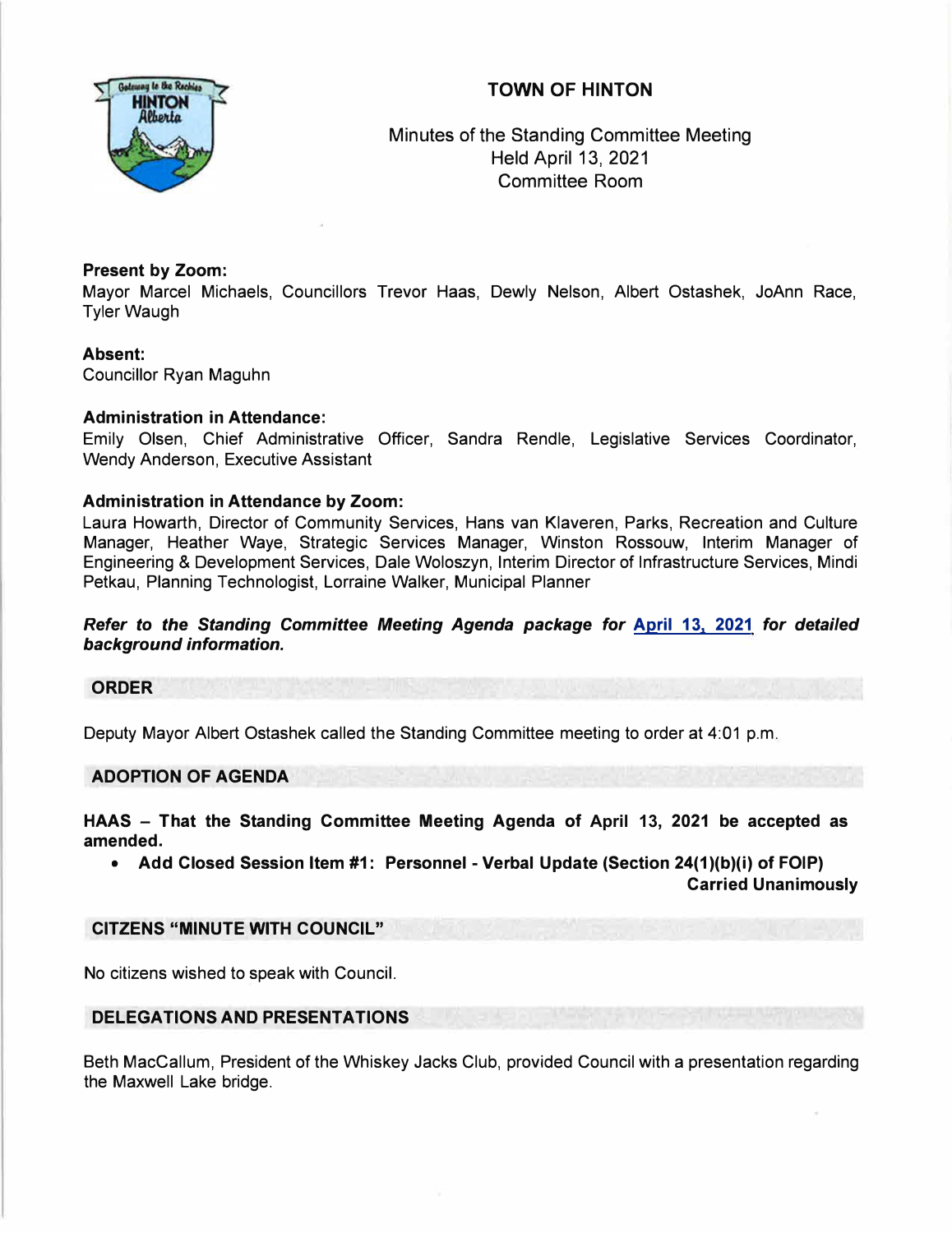#### ACTION ITEMS

#### 1. Proposed Policv CS 7200 Recreation & Parks User Fee Policv

MICHAELS - That Gommittee direct Administration to collect public feedback regarding the proposed Policy GS 7200 Recreation & Parks User Fee Policy, including 2021-2024 Fee Schedules A and B as presented, and bring a report to Regular Council on May 4, 2021 for decision.

Garried Unanimously

#### 2. 2021 Hinton Communitv Grant Program Fundinq

WAUGH - That Gommittee recommend that Gouncil approve allocating \$40,000 from the ATE reserve to support the 2021 Community Grant Program in two intakes.

Amendment by Nelson - To read \$60,000 rather than \$40,000.

Carried Unanimously

WAUGH - That Gommittee recommend that Council approve allocating \$60,000 from the ATE reserve to support the 2021 Community Grant Program in two intakes.

Carried Unanimously

NELSON - That Commiftee recommend Gouncil allocate \$60,000 per year for years 2022 through 2026 to the Gommunity Grant Program from the ATE reserve.

> Defeated 1-5 For: Nelson Against: Haas, Waugh, Michaels, Ostashek, Race

H. van Klaveren left the meeting at 4:49 p.m.

NELSON - That Gommittee recommend Council fund the SCBA replacement through funding outside of the ATE reserve.

> Defeated 1-5 For: Nelson Against: Haas, Waugh, Michaels, Ostashek, Race

MICHAELS - That Gommittee direct Administration to bring back a report on stable funding options for the Gommunity Grant Program to a Standing Gommittee Meeting no later than December 31, 2021.

**Carried Unanimously** 

NELSON - Direct Administration to bring back a report on options to improve crosswalk safety at Gerard Redmond School and the intersection of Mountain Street, Fairfax Drive and Maligne Drive no later than December 31,2021.

Carried Unanimously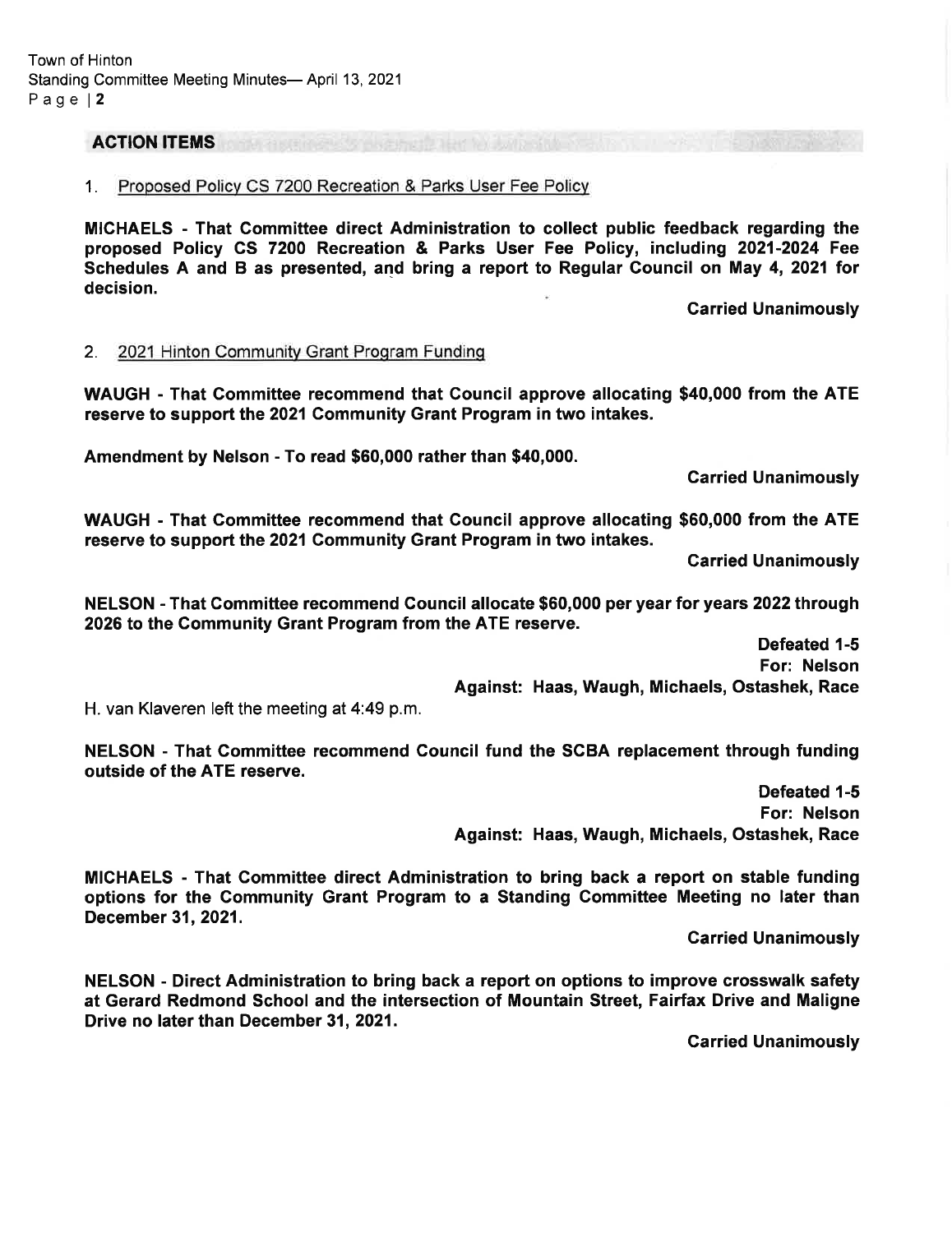Town of Hinton Standing Committee Meeting Minutes- April 13, 2021 Page | 3

> NELSON - Direct Administration to bring back a report with the safety and revenue implications of terminating the Automated Traffic Enforcement program upon the expiration of the extension with Global Traffic at the end of 2021.

> > Carried Unanimously

H. Waye left the meeting at 5:27 p.m.

## DISCUSSION ITEMS

1. Outdoor Patio Dining Options

## INFORMATION ITEMS

1. Municipal Reserve Disposal

A short break was called at 5:52 p.m. M. Petkau and L. Walker left the meeting. The meeting resumed at 5:58 p.m.

# HAAS - That Gommittee accept the Municipal Reserve Disposal report for information.

Carried Unanimously

- L. Howarth left the meeting at 5:59 p.m
- 2. AUMA Resolutions

## REPORTING

- 1. Council
	- Reporting
	- a Urgent Matters
- 2. Chief Administrative Officer Status Report
	- . Reporting
	- Status Report
- 3. Legislative Services Update
- 4. Executive Assistant Logistics lnformation

# CLOSED SESSION

# MICHAELS - That the Standing Committee of Council move to Glosed Session at 6:09 p.m. Carried Unanimously

W. Rossouw, D. Woloszyn, S. Rendle and W. Anderson left the meeting. N. Hope joined the meeting

N. Hope left the meeting at 6:26 p.m